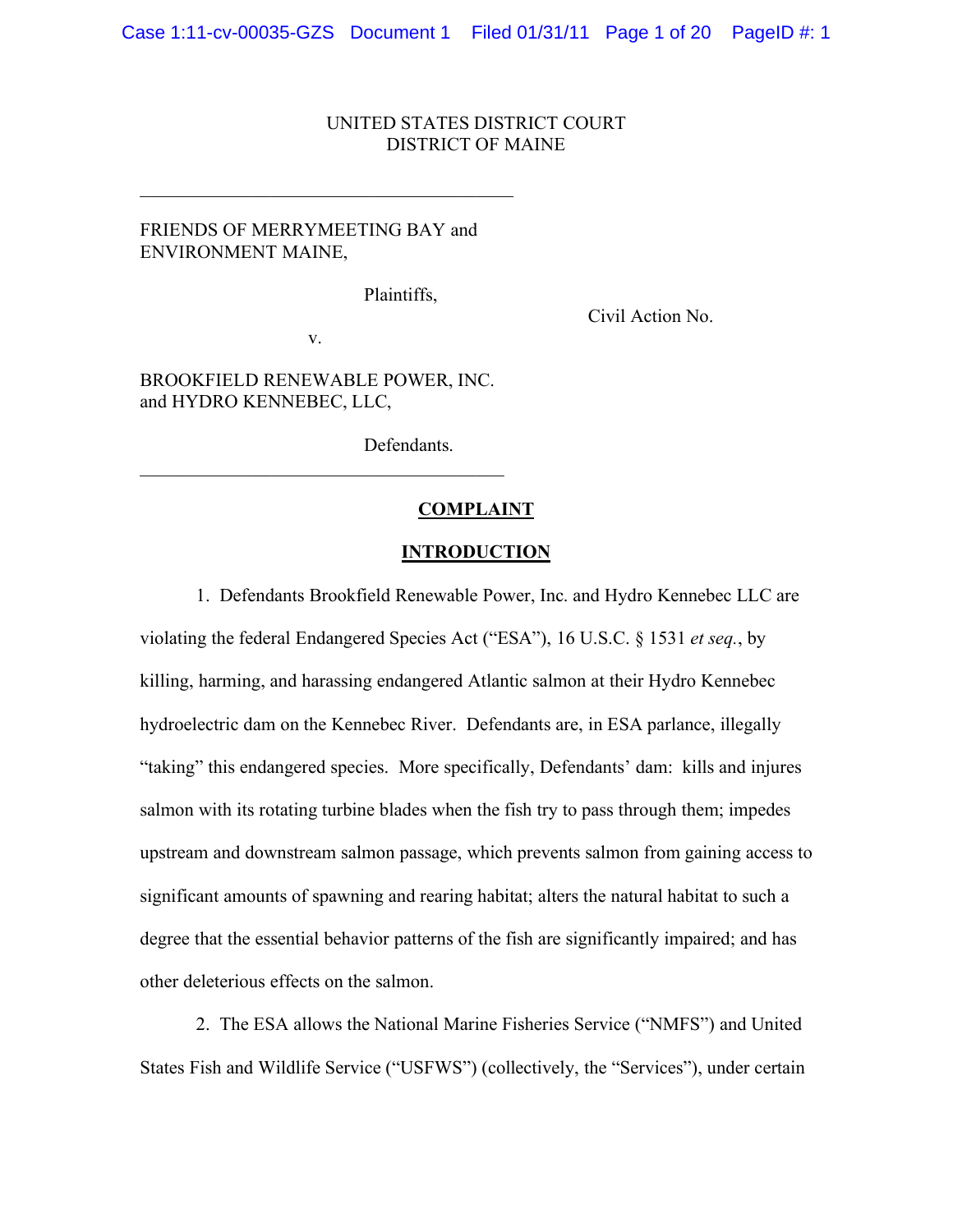circumstances, to authorize an otherwise prohibited taking of an endangered species if such taking is "incidental" to, and not the purpose of, the carrying out of an otherwise lawful activity. 16 U.S.C.  $\S$  1539(a)(1)(B). Defendants do not have authorization from the Services to commit an "incidental take" of salmon at Hydro Kennebec dam.

3. Defendants are also violating the federal Clean Water Act ("CWA") water quality certification issued for their Kennebec River dam. This certification prohibits Defendants from allowing downstream-migrating adult salmon and adult shad to pass through the turbines of the dam unless Defendants have conducted a studies proving that such passage does not result in significant injury or mortality. Although Defendants are allowing adult salmon and adult shad to pass through their turbines, they have not conducted the requisite study. Plaintiffs believe such a study would show that turbine passage results in significant injury and mortality, as other studies have shown.

4. Neither the federal nor state government has taken enforcement action against Defendants to redress these violations. However, Congress authorized citizens to bring "citizen suits" in United States District Courts to enforce the ESA and CWA directly against violators. 16 U.S.C.  $\S$  1540(g) (ESA citizen suit provision); 33 U.S.C.  $\S$  1365 (CWA citizen suit provision).

5. Defendants' dam is a major reason the Kennebec population of salmon has declined to perilously low levels. Although they have long been aware of this fact, Defendants have not taken a number of basic, feasible steps, such as keeping fish from swimming into their spinning turbine blades, that would reduce the detrimental effects of their dam on this endangered population. Without a court order directing them to so,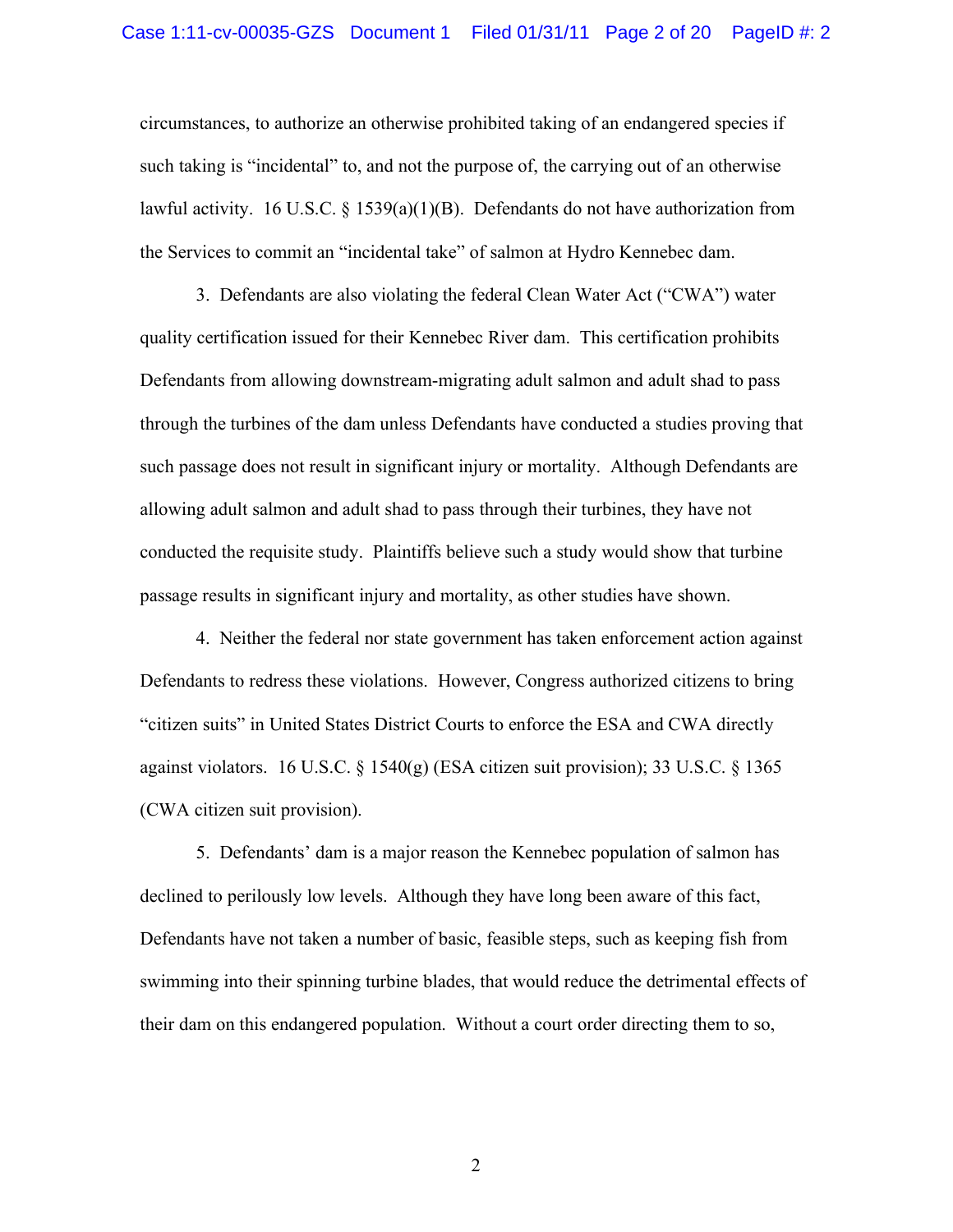Defendants will not comply expeditiously with the ESA and with their CWA water quality certification.

### **PARTIES**

6. Plaintiff Friends of Merrymeeting Bay ("FOMB") is a non-profit Maine corporation with over 400 members. FOMB is dedicated to preserving the ecological, aesthetic, historical, recreational, and commercial values of Maine's Merrymeeting Bay and its watershed, which includes the Kennebec River. FOMB accomplishes its mission through research, advocacy, land conservation, education, and litigation.

7. Plaintiff Environment Maine is a non-profit Maine corporation. It is a statewide environmental organization that advocates for clean air, clean water, and preservation of Maine's natural resources on behalf of approximately 3,460 citizen members from across the state of Maine. Among other activities, Environment Maine researches and distributes analytical reports on environmental issues, advocates before legislative and administrative bodies, engages in litigation when necessary, and conducts public education.

8. Defendant Brookfield Renewable Power, Inc. ("Brookfield"), either in its own name or through a subsidiary, owns and operates Hydro Kennebec dam on the Kennebec River. Brookfield operates, and exercises fundamental control over, this dam. www.brookfieldpower.com/\_Global/5/documents/relatedlinks/1699.pdf. Brookfield is itself a wholly-owned subsidiary of Brookfield Asset Management, a Toronto-based conglomerate.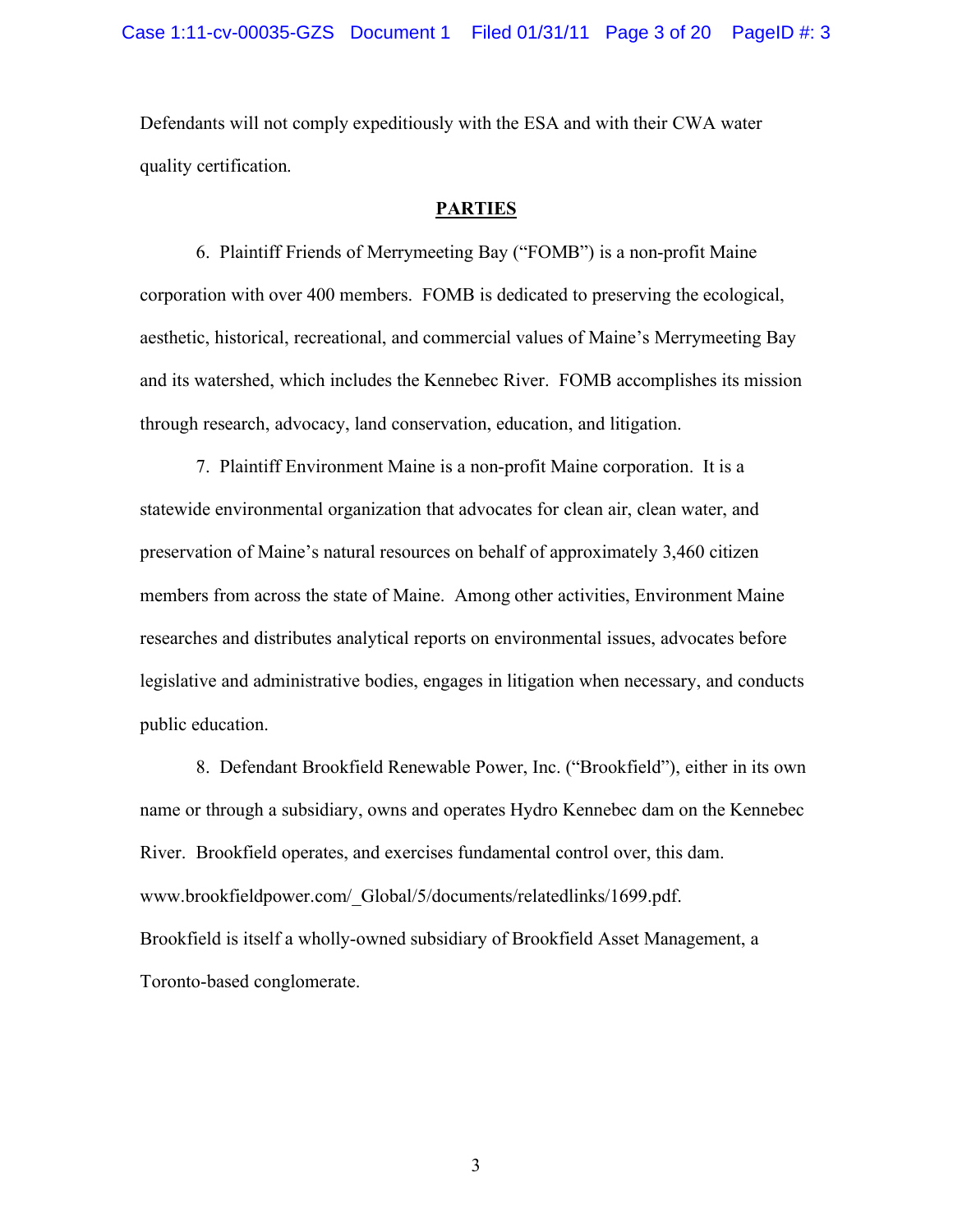9. The Federal Energy Regulatory Commission ("FERC") license for Hydro Kennebec dam is in the name of defendant Hydro Kennebec LLC. Hydro Kennebec LLC operates Hydro Kennebec dam.

#### **JURISDICTION AND VENUE**

10. Subject matter jurisdiction is conferred upon this Court by 16 U.S.C. § 1540(g)(1) (ESA citizen suit provision), 33 U.S.C. § 1365(a) (CWA citizen suit provision), and 28 U.S.C. § 1331 (federal question jurisdiction). Venue lies within this District pursuant to 16 U.S.C. § 1540(g)(3)(A) (ESA venue provision), 33 U.S.C. 1365(c)(1) (CWA venue provision), and 28 U.S.C. § 1391(e) (federal venue provision).

11. Plaintiffs gave Defendants notice of the violations alleged in this Complaint more than 60 days prior to commencement of this lawsuit by a letter addressed and mailed to: Brookfield's Chief Operating Office for U.S. Operations, Kim Osmars, and the Managers of Brookfield New England and Hydro Kennebec LLC, Craig Laurie and Mark Brown. A copy of this letter is attached as Exhibit 1 and incorporated by reference herein. Copies of the notice letter were mailed to (a) Defendants' registered agents, (b) the Secretaries of Commerce and Interior, (c) the Administrator of the U.S. Environmental Protection Agency ("EPA") and the Regional Administrator of the EPA for New England, (d) the Acting Commissioner of the Maine Department of Environmental Protection, and (e) Brian Stetson of Brookfield. The notice letters satisfy the pre-suit notice requirements of 16 U.S.C. 1540  $\S$  (g)(2)(A)(i) (ESA) and 33 U.S.C. § 1365(b)(1)(A) (CWA).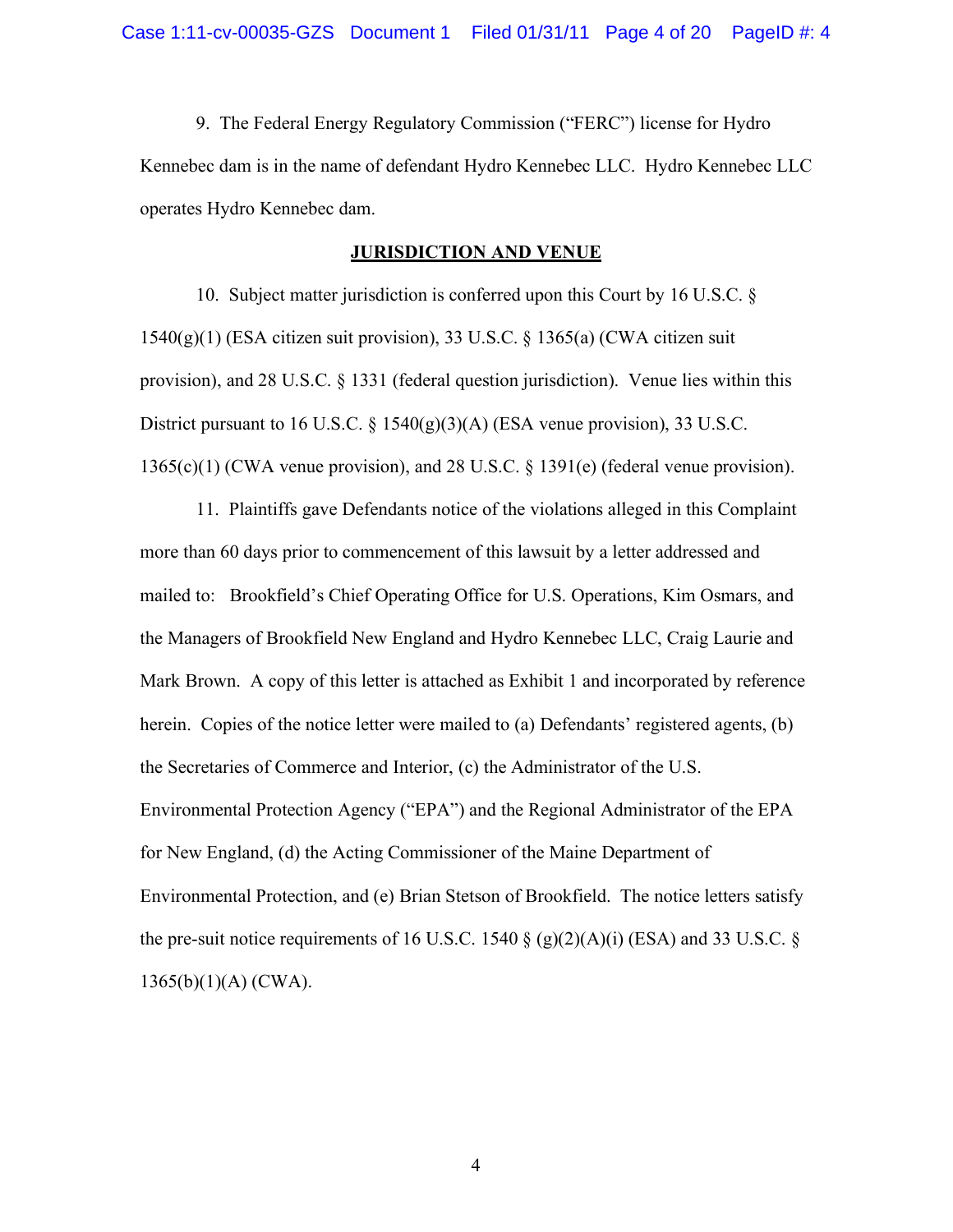### **FACTUAL BACKGROUND**

#### **The Life Cycle Of Atlantic Salmon.**

12. Atlantic salmon are anadromous, meaning they are born in fresh water, migrate to the ocean, and then return to fresh water to spawn.

13. In late autumn, female Atlantic salmon deposit eggs in a series of nests (called "redds") in a stream or river bed. Once the eggs are fertilized by spawning adult male salmon, the female salmon uses her tail to cover those eggs with gravel. After spawning, adult salmon, called "kelts," return to the ocean in early winter or the following spring. Eggs hatch in March or April; at this point the newborn fish are referred to as "alevin" or "sac fry." Three to six weeks after hatching, alevins emerge from their redds seeking food, and are at that point called "fry." Fry quickly develop into "parr," with camouflaging vertical stripes. They feed and grow for one to three years in their native streams or rivers before becoming "smolts." Smolts are silver colored and approximately six inches long. In the spring, the body chemistry of smolts change and they are able to enter salt water. Smolts migrate to the ocean where they develop over two to three years into mature salmon weighing 8 to 25 pounds. Mature adult salmon begin returning in the spring to their native streams to repeat the spawning cycle. Atlantic salmon are capable of spawning and completing this cycle several times.

#### **There Are Almost No Atlantic Salmon Returning To The Kennebec River.**

14. The Maine Atlantic Salmon Commission ("MASC") monitors the abundance and status of Atlantic salmon in many Maine rivers. On the Kennebec River, MASC traps and counts returning adult salmon at the lower-most dam, Lockwood dam. This trapping and counting is conducted annually, typically between May and November.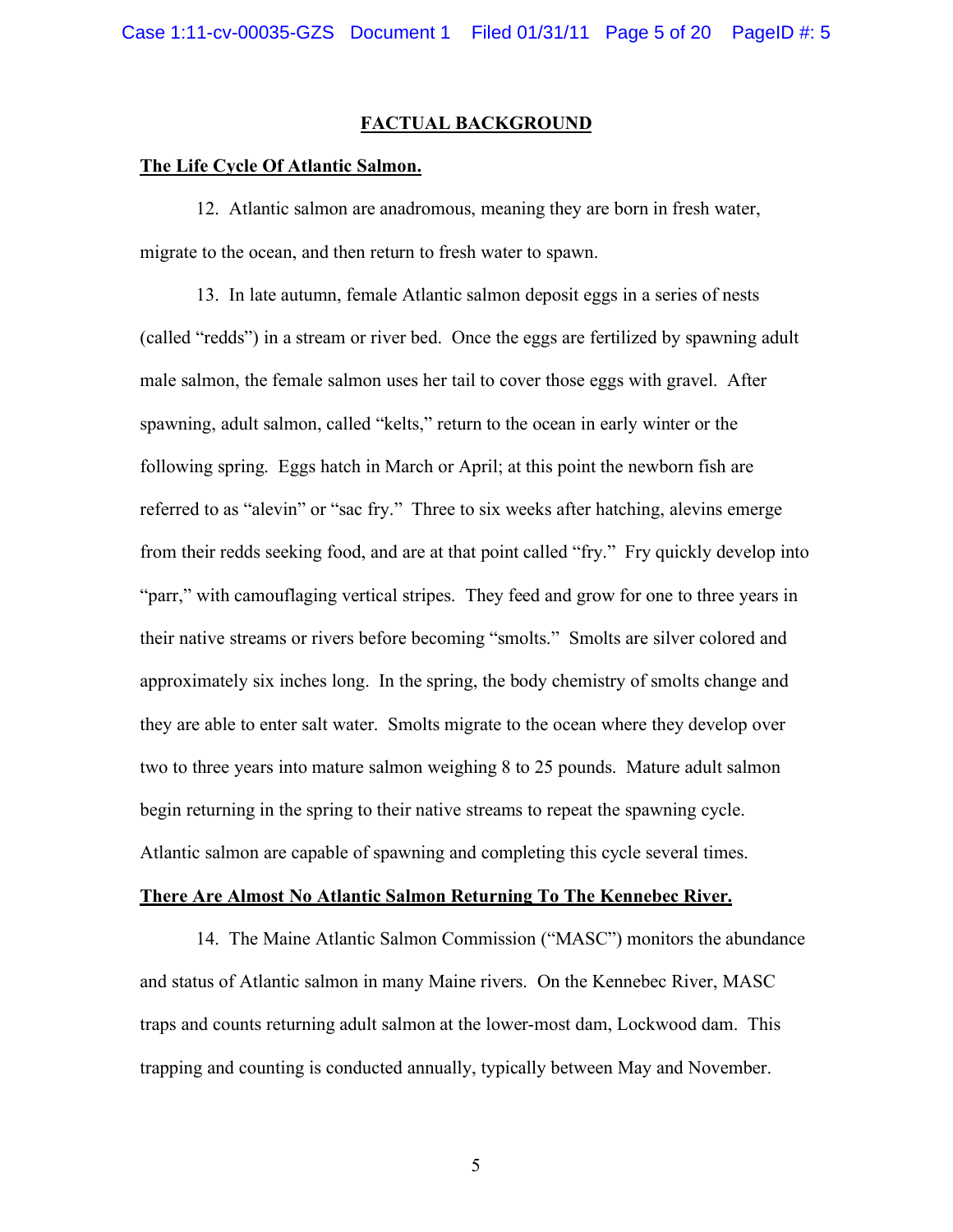15. Historically, the Kennebec and Androscoggin Rivers, which share a common estuary, Merrymeeting Bay, had the largest Atlantic salmon runs in the United States, estimated at more than 100,000 adults each year. Now, according to the recent annual surveys done by MASC, the number of adult Atlantic salmon returning to the Kennebec River each year is dangerously low. In 2010, 5 adult salmon returned to the Kennebec River; in 2009, 29 returned; in 2008, 22 returned; in 2007, 16 returned; in 2006, 15 returned.

# **COUNT I DEFENDANTS ARE VIOLATING THE ENDANGERED SPECIES ACT**

16. Plaintiffs reallege and incorporate by reference paragraphs 1 through 15.

## **The Kennebec Population Of Atlantic Salmon Is On The Endangered Species List.**

17. In enacting the Endangered Species Act, Congress expressly found that species of fish, wildlife, and plants in danger of or threatened with extinction are of "esthetic, ecological, educational, historical, recreational, and scientific value to the Nation and its people." 16 U.S.C. § 1531(a)(3). Congress stated that the purposes of the ESA "are to provide a means whereby the ecosystems upon which endangered species and threatened species depend may be conserved [and] to provide a program for the conservation of such endangered and threatened species…" 16 U.S.C. § 1531(b). By enacting the Endangered Species Act, Congress intended protection of endangered species to be afforded the highest of priorities. Under the ESA, an "endangered species" is a species of animal or plant (other than certain dangerous insect pests) which is in danger of extinction throughout all or a significant portion of its range. 16 U.S.C. § 1532(6).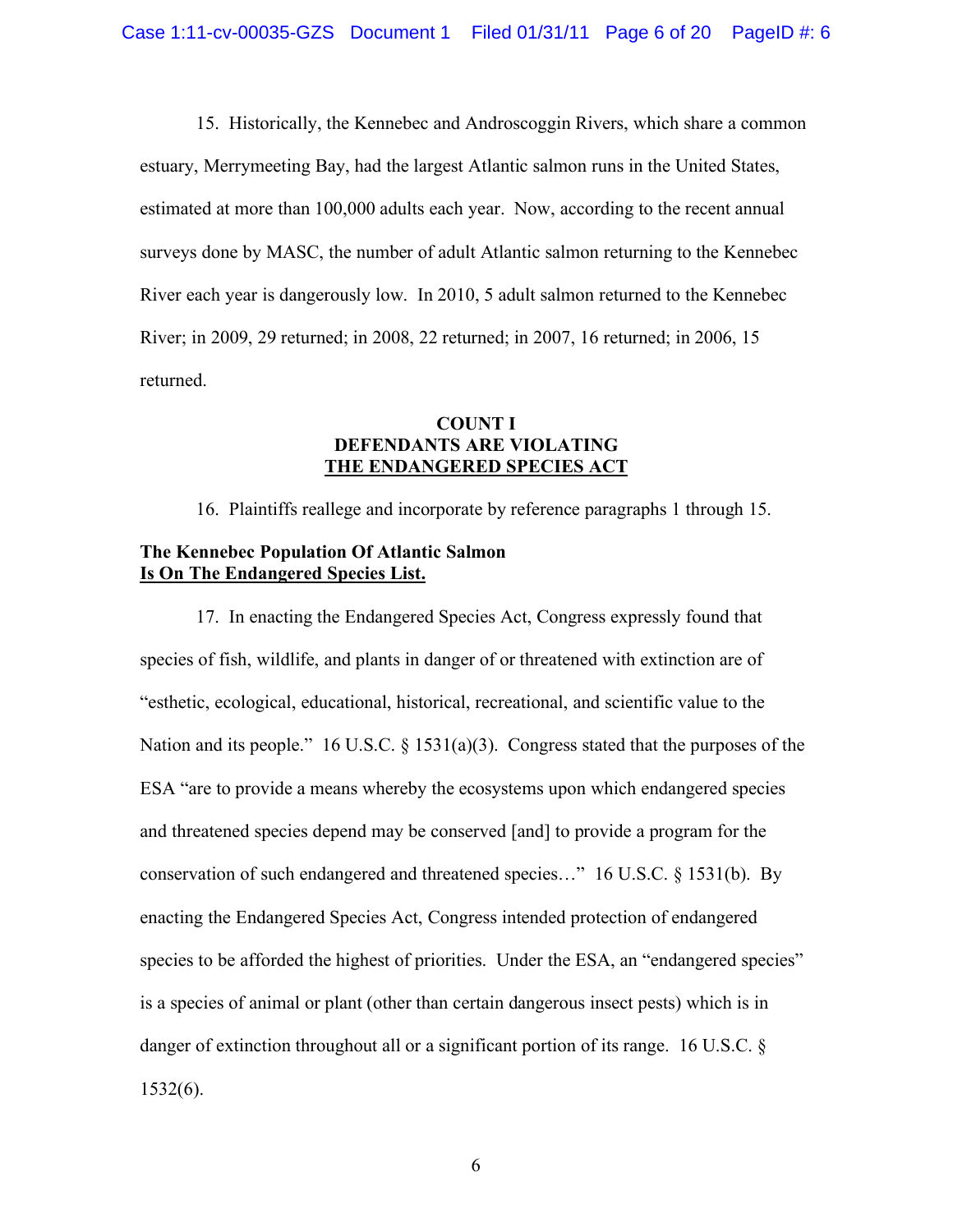18. The Secretary of Commerce (for endangered species in the ocean) and the Secretary of the Interior (for all other species) are responsible for administering and implementing the ESA, with the Services acting on their behalf. Because Atlantic salmon are anadromous, the Secretaries (and thus the Services) share responsibility for managing the protection of these fish under the ESA.

19. In 2000, the Services issued a rule listing the Gulf of Maine Distinct Population Segment ("GOM DPS") of Atlantic salmon as "endangered" because it is in danger of becoming extinct. At that time, the Services included the salmon populations of seven rivers in Down East Maine in the description of the endangered GOM DPS, but did not include the Kennebec River salmon population in this listing.

20. In 2005, Plaintiff Friends of Merrymeeting Bay, Douglas Watts (a member of Plaintiff FOMB) and others filed a petition with the Services asking them to include Kennebec salmon in the GOM DPS. Although a federal "biological review team" found that the Kennebec salmon population should be included in the GOM DPS, along with the Androscoggin and Penobscot River salmon populations, and published this finding in the "2006 Status Review for Anadromous Atlantic Salmon in the United States," by mid-2008 the Services still had not ruled on the petition. On May 12, 2008, Mr. Watts, FOMB, and other conservation groups sued the Services to obtain a ruling on the petition. On September 3, 2008, the Services did rule on the petition, proposing to include the Kennebec, Androscoggin, and Penobscot River salmon populations in the GOM DPS. 73 Fed. Reg. 51,415 (September 3, 2008). On June 19, 2009, the Services issued a final rule including the salmon populations of all three rivers in the listed GOM DPS, thereby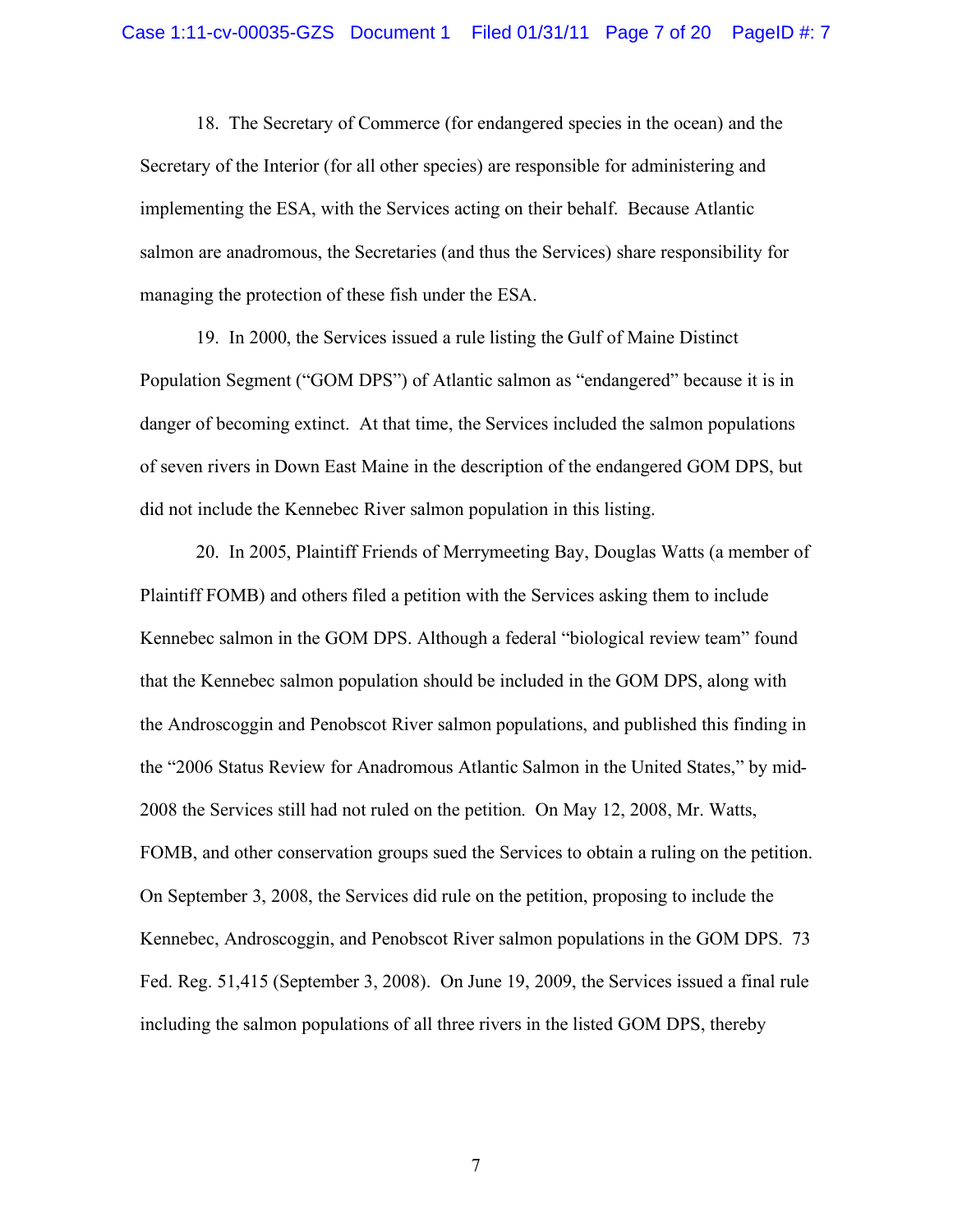formally designating these populations as endangered under the ESA. 74 Fed. Reg. 29,344 (June 19, 2009).

21. On that same day, NMFS issued a final rule designating "critical habitat" for the Kennebec, Androscoggin, and Penobscot salmon – *i.e*., habitat "essential to the conservation of the species" and "which may require special management considerations or protection." 16 U.S.C. § 1532(5)(A)(i). The portion of the Kennebec River where Hydro Kennebec dam is located and those portions affected by the dam are part of that critical habitat. 74 Fed. Reg. 29,300 (June 19, 2009).

# **"Take" Of An Endangered Species Is Prohibited By The Endangered Species Act.**

22. Section 9 of the ESA makes it unlawful for any person to "take" an

endangered species unless authorized to do so by the federal government. 16 U.S.C. §

 $1538(a)(1)(b)$ .

23. Under the ESA, the term "take" means "to harass, harm, pursue, hunt, shoot,

kill, trap, or collect, or to attempt to engage in any such conduct."  $16 \text{ U.S.C. }$  \$ 1532(19).

By USFWS regulation:

Harass in the definition of "take" in the Act means an intentional or negligent act or omission which creates the likelihood of injury to wildlife by annoying it to such an extent as to significantly disrupt normal behavioral patterns which include, but are not limited to, breeding, feeding, or sheltering. [and]

Harm in the definition of "take" in the Act means an act which actually kills or injures wildlife by significantly impairing essential behavioral patterns, including breeding, feeding, or sheltering.

50 C.F.R. § 17.3.

24. A NMFS regulation further defines "harm" as including habitat modification

where a causal link is established between such modification and injury or death of a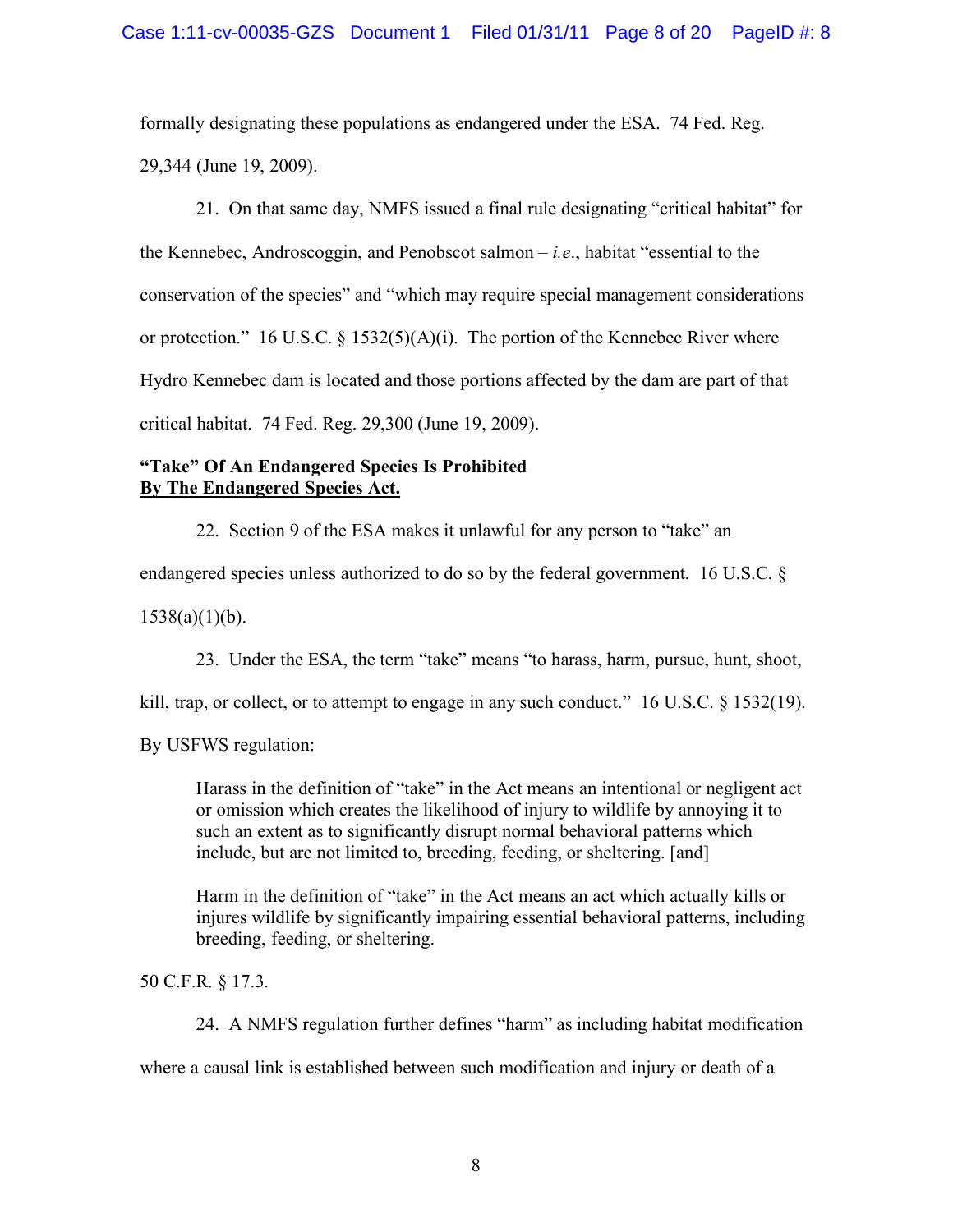listed species. 40 C.F.R. § 222.102. In publishing that rule, NMFS listed the following

among its examples of activities that may modify habitat and thus cause a take:

1. Constructing or maintaining barriers that eliminate or impede a listed species' access to habitat or ability to migrate;

\* \* \*

4. Removing or altering rocks, soil, gravel, vegetation or other physical structures that are essential to the integrity and function of a listed species' habitat;

\* \* \*

5. Removing water or otherwise altering streamflow when it significantly impairs spawning, migration, feeding or other essential behavior patterns; [and]

\* \* \*

7. Constructing or operating dams or water diversion structures with inadequate fish screens or fish passage facilities in a listed species' habitat…

64 Fed. Reg. 60,727, 60,730 (Nov. 8, 1999).

25. When a federally licensed activity – such as operating a hydroelectric dam – causes a take, the licensee may receive authorization under the ESA to continue the activity in one of two ways. One is to apply for and obtain an "incidental take permit" ("ITP") pursuant to Section 10 of the ESA, 16 U.S.C  $\S$  1539. The other is to obtain an "incidental take statement" ("ITS") pursuant to Section 7 of the ESA, 16 U.S.C. §1536; *see* 50 C.F.R. § 402.14. A take is considered "incidental" when the purpose of the activity is not to take an endangered species, but rather to conduct some otherwise lawful activity that incidentally results in a take. 16 U.S.C.  $\S$  1539(a)(1)(B); 50 C.F.R.  $\S$  402.02. An ITP can require that the holder of the ITP "minimize and mitigate the impacts of" the taking "to the maximum extent practicable." 16 U.S.C. § 1539(a)(2) (B)(2). Similarly, an ITS can require that "reasonable and prudent measures" be taken to "minimize" the impact of a take. 16 U.S.C. § 1536(b)(4)(ii). An ITP is not authorized unless certain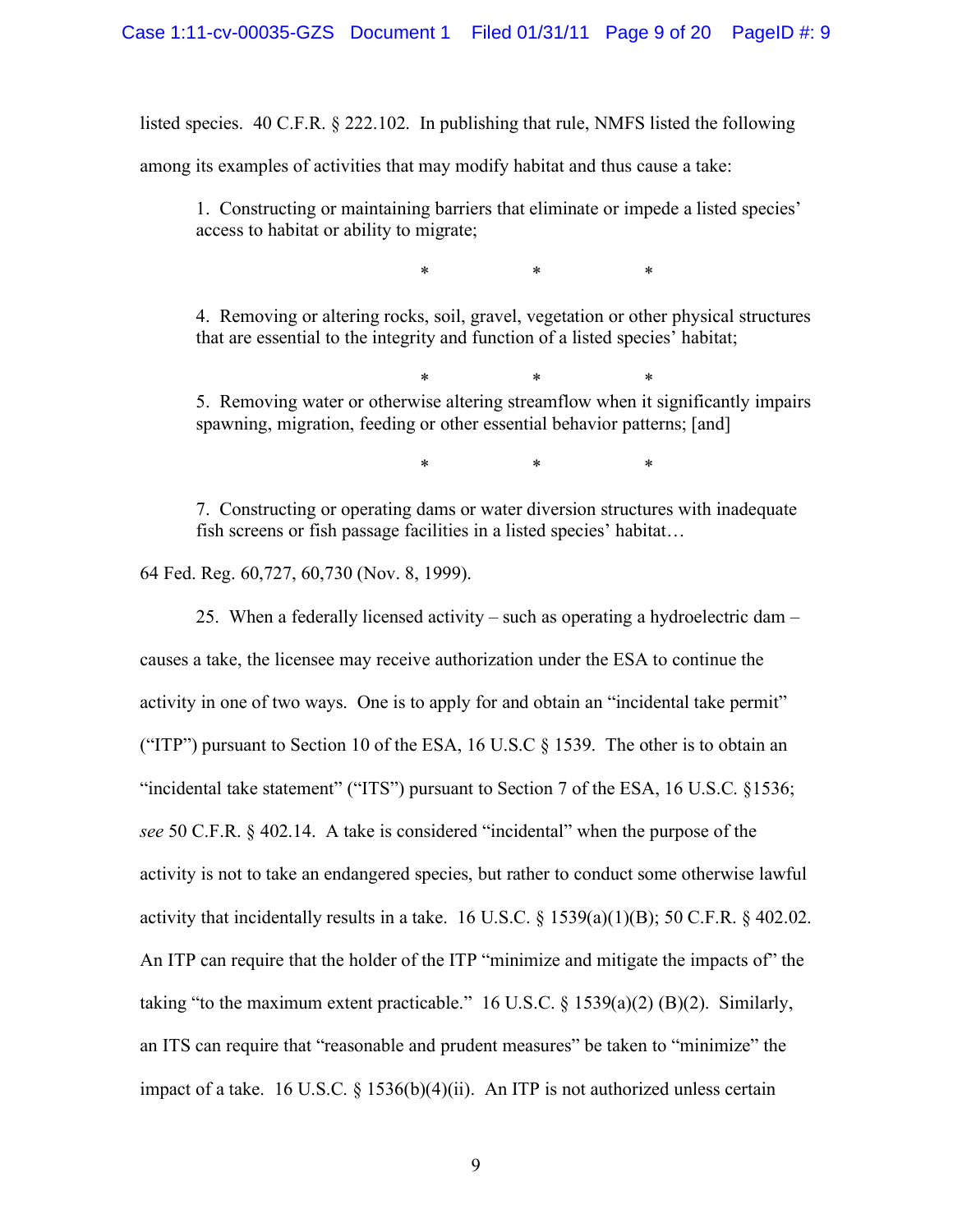specified conditions are met. Among these is that the take "will not appreciably reduce the likelihood of survival and recovery of the species in the wild." 16 U.S.C. § 1539(a)(2)(B)(4). Similarly, an ITS is not authorized if the licensed activity is "likely to jeopardize the continued existence of any endangered species…or result in the destruction or adverse modification of habitat [critical to the species]…" 16 U.S.C. §  $1536(a)(2)$  and  $(b)(4)(B)$ .

26. The citizen suit provision of the ESA grants jurisdiction to United States District Courts to issue orders enjoining violations of the Act (such as the unauthorized taking of an endangered species) and authorizes an award of costs of litigation (including reasonable attorney and expert witness fees). 16 U.S.C.  $\S$  1540(g)(1) and (4).

### **Defendants Are Taking Atlantic Salmon In Violation Of Section 9 Of The ESA.**

27. Defendants' Hydro Kennebec dam harasses, harms, and kills – and thus "takes" – Atlantic salmon in a number of ways. Among these are the following:

a. The dam's turbines kill and injure out-migrating salmon when the salmon attempt to pass through them.

b. The dam severely limits upstream passage of salmon, preventing access to significant amounts of spawning and rearing habitat.

c. Facilities meant to allow the salmon to pass around or through the dam cause delays in passage, resulting in incremental losses of salmon smolts, pre-spawn adults, and adults.

d. The dam is a barrier to the migration of other fish whose presence is necessary for the salmon to complete their life cycle.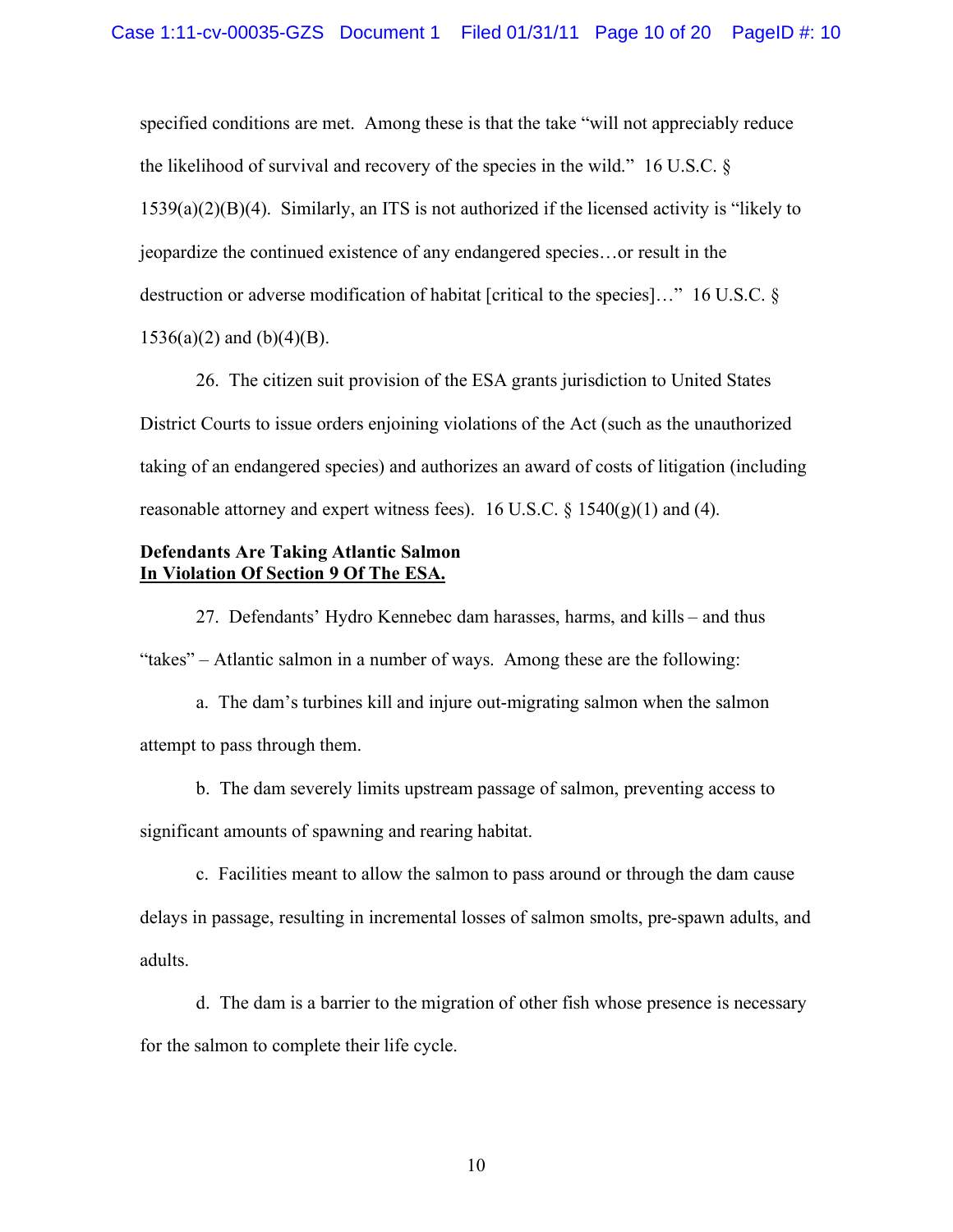e. The dam adversely alters predator-prey assemblages, such as the ability of the salmon to detect and avoid predators.

f. The dam creates slow-moving impoundments in formerly free-flowing reaches. These altered habitats are less suitable for spawning and rearing of salmon and contribute to the dam's significant impairment of essential behavior patterns of the salmon. In addition, these conditions may favor non-native competitors at the expense of the native salmon.

g. The dam results in adverse hydrological changes, adverse changes to stream and river beds, interruption of natural sediment and debris transport, and changes in water temperature, all of which contribute to the dam's significant impairment of essential behavior patterns.

28. Defendants have neither an incidental take permit nor an incidental take statement authorizing their take of Atlantic salmon at Hydro Kennebec dam. Defendants' take of Atlantic salmon therefore violates Section  $9(a)(1)(B)$  of the ESA, 16 U.S.C. § 1538(a)(1)(B). Defendants have been violating the Section 9 take prohibition since the day Kennebec salmon were included in the GOM DPS and thus designated as endangered under the ESA.

29. In their decision to include the Kennebec River population of Atlantic salmon on the Endangered Species List, the Services found dams on that river play a major role in imperiling the salmon. The Services stated: "The National Research Council stated in 2004 that the greatest impediment to self-sustaining Atlantic salmon populations in Maine is obstructed fish passage and degraded habitat caused by dams … Dams are known to typically kill or injure between 10 and 30 percent of all fish entrained at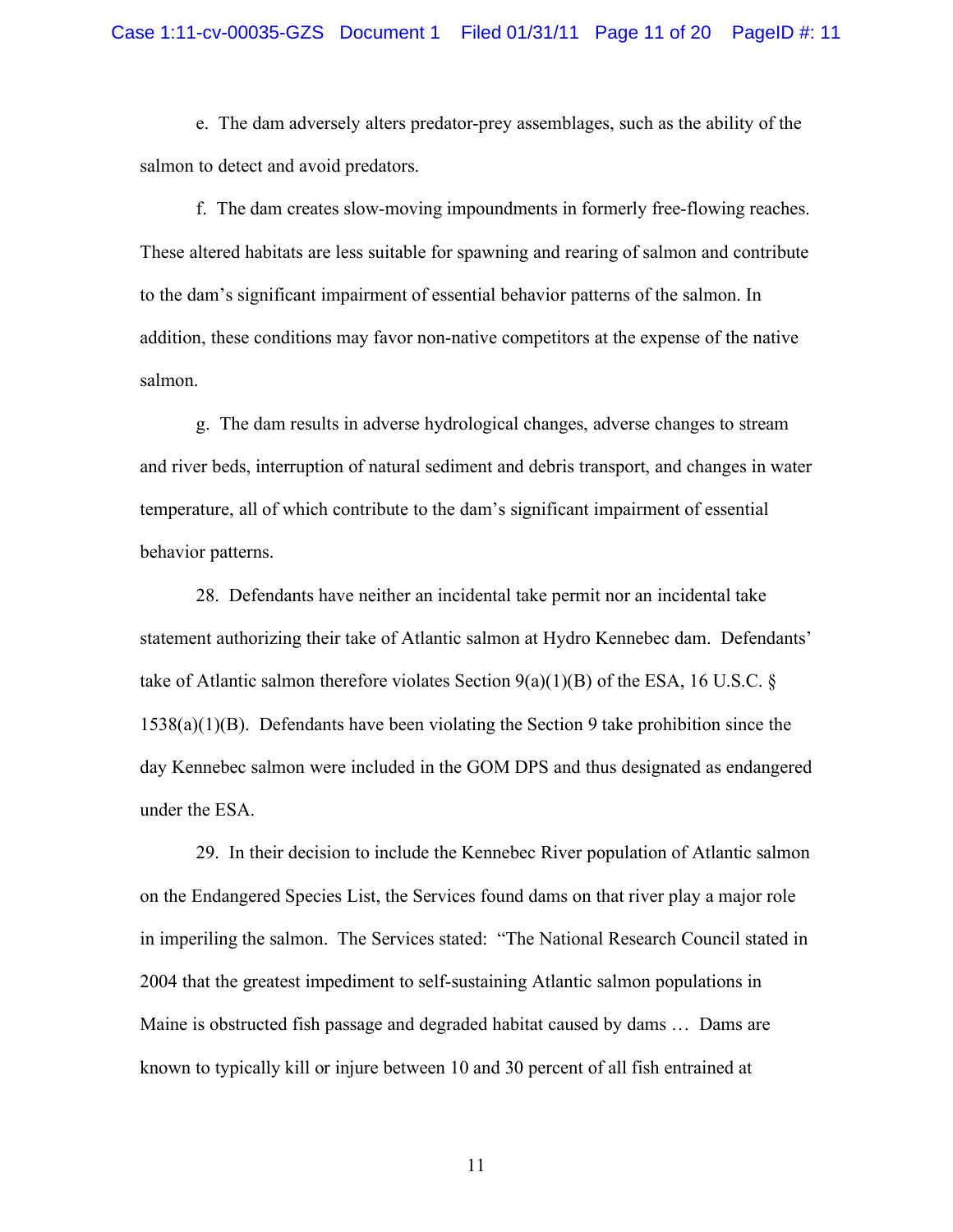turbines [cite omitted]. With rivers containing multiple hydropower dams, these cumulative losses could compromise entire year classes of Atlantic salmon … Thus, cumulative losses at passage facilities can be significant … Dams remain a direct and significant threat to Atlantic salmon." 74 Fed. Reg. at 29362. Similarly, the Services stated: "Dams are among the leading causes of both historical declines and contemporary low abundance of the GOM DPS of Atlantic salmon [cite omitted]." The Services also stated that the "effects [of dams] have led to a situation where salmon abundance and distribution has been greatly reduced, and thus the species is more vulnerable to extinction … Therefore, dams represent a significant threat to the survival and recovery of the GOM DPS." 74 Fed. Reg. at 29366-29367.

## **COUNT II DEFENDANTS ARE VIOLATING THE CLEAN WATER ACT WATER QUALITY CERTIFICATION**

30. Plaintiffs reallege and incorporate by reference paragraphs 1 through 29.

## **Clean Water Act Water Quality Certifications Are Designed To Maintain Compliance With Water Quality Standards.**

 31. Congress declared the objective of the Clean Water Act "is to restore and maintain the chemical, physical, and biological integrity of the Nation's waters." 33 U.S.C. § 1251(a).

32. Under Section 401 of the CWA, 33 U.S.C. § 1341, hydroelectric dams must obtain a state "water quality certification" before they may obtain a license to operate from the Federal Energy Regulatory Commission. This water quality certification becomes a condition of the FERC license. 33 U.S.C. § 1341(d).

33. A water quality certification must contain conditions that ensure the licensed activity will not violate or prevent attainment of state water quality standards or other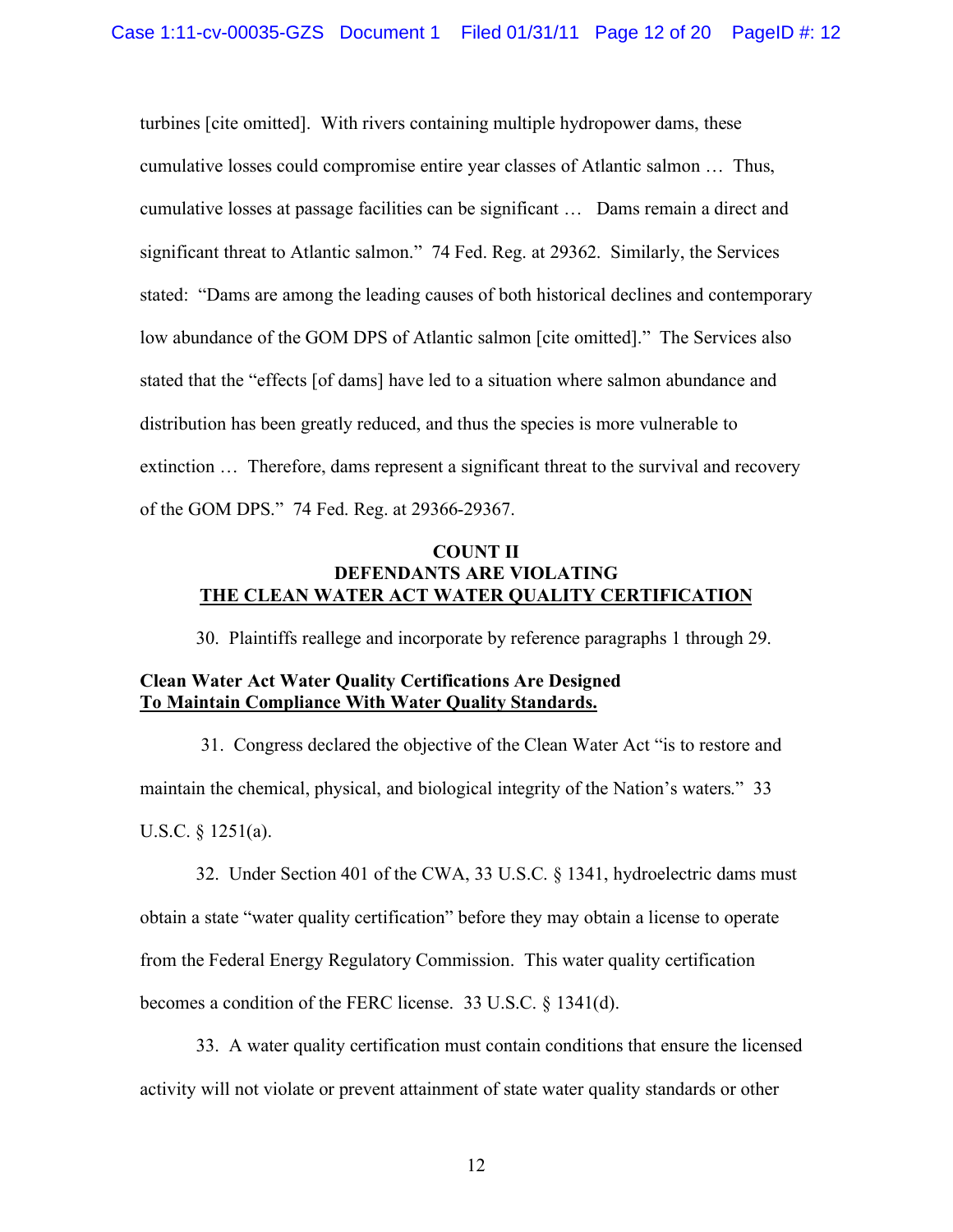state water quality requirements. 33 U.S.C. § 1341(d). Water quality standards define the minimum water quality that must be maintained within a waterbody. Water quality standards designate the uses to be sustained within the waterbody (such as habitat for fish

or other aquatic life) and establish criteria to protect those uses. 33 U.S.C. § 1313; 40

C.F.R. § 131.2.

34. The citizen suit provision of the CWA authorizes citizens to enforce water

quality certifications in United States District Court. 33 U.S.C.  $\S$  1365(a) and (f)(5). The

Court is authorized to award costs of litigation (including reasonable attorney and expert

witness fees). 33 U.S.C. § 1365(d).

# **Defendants Are Violating The Water Quality Certification Issued For Hydro Kennebec Dam.**

35. Defendants are violating the water quality certification issued for Hydro

Kennebec dam. Specifically, Defendants are violating the following provision:

INTERIM DOWNSTREAM FISH PASSAGE: The applicant [dam owner] shall continue and where needed improve existing operational measures to diminish entrainment, allow downstream passage, and eliminate significant injury to outmigrating anadromous fish in accordance with the terms of the KHDG [Kennebec Hydro Developers Group] Settlement Agreement.

The KHDG Settlement Agreement, in turn, provides:

In the event that adult shad and/or adult Atlantic salmon begin to inhabit the impoundment above the [dam], and to the extent that [the dam owner] desires to achieve interim downstream passage of out-migrating adult Atlantic salmon and/or adult shad by means of passage through turbine(s), [the dam owner] must first demonstrate through site-specific quantitative studies designed and conducted in consultation with the resource agencies [which include the National Marine Fisheries Service and the U.S. Fish and Wildlife Service], that passage through turbine(s) will not result in significant injury and/or mortality (immediate or delayed).

36. In every year from 2006 forward, and in previous years, adult salmon

returning from the ocean have been trapped below the Lockwood dam (the most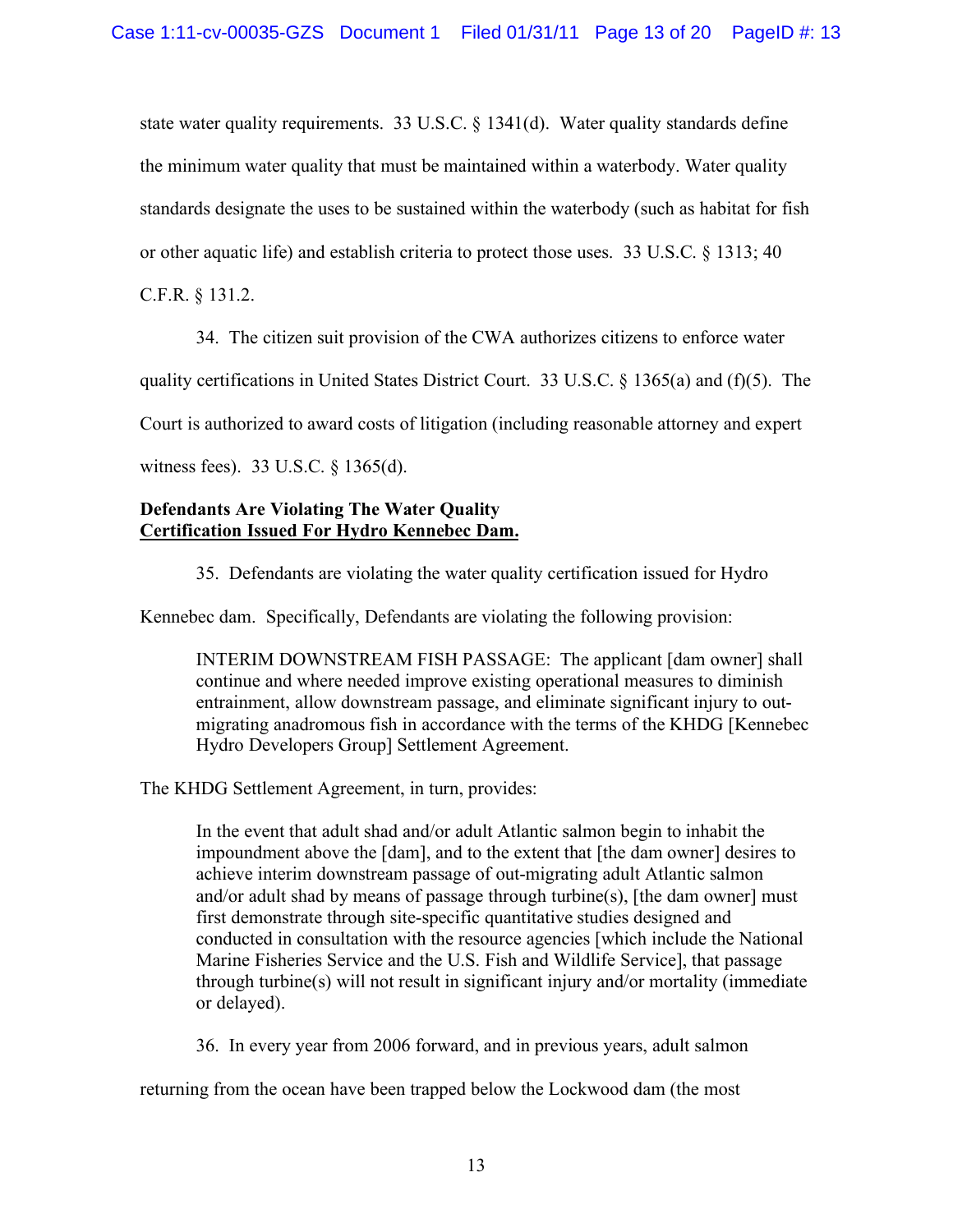downstream dam on the Kennebec River) and transported in trucks upstream to the Sandy River, a tributary that joins the Kennebec River upstream of Weston dam, which is located two dams above Hydro Kennebec dam. After spawning, these salmon attempt to "out-migrate" down the Kennebec toward the sea. During this out-migration, the adult salmon inhabit the impoundments above Hydro Kennebec dam.

37. Defendants have not demonstrated, through site-specific quantitative studies designed and conducted in consultation with the resource agencies, that passage through turbines at Hydro Kennebec dam will not cause "significant injury and/or mortality (immediate or delayed)" to adult salmon. In fact, neither of the Defendants has conducted any site-specific quantitative studies on the effects of turbine passage on adult salmon at Hydro Kennebec dam.

38. However, Defendants achieve (or attempt to achieve) downstream passage of adult salmon through Hydro Kennebec dam's turbines.

39. The shad population in the Kennebec River is low. Starting in 2010, adult shad have been trapped below Lockwood dam and transported in trucks to a point in the Kennebec River below Shawmut dam, which is the dam immediately upstream of Hydro Kennebec dam. Like salmon, shad out-migrate down the Kennebec after spawning. Defendants have likewise chosen to pass (or attempt to pass) these adult shad through the Hydro Kennebec dam turbines without first demonstrating, through site-specific quantitative studies designed and conducted in consultation with the resource agencies, that turbine passage will not cause "significant injury and/or mortality (immediate or delayed)" to adult shad. Neither of the Defendants has conducted a site-specific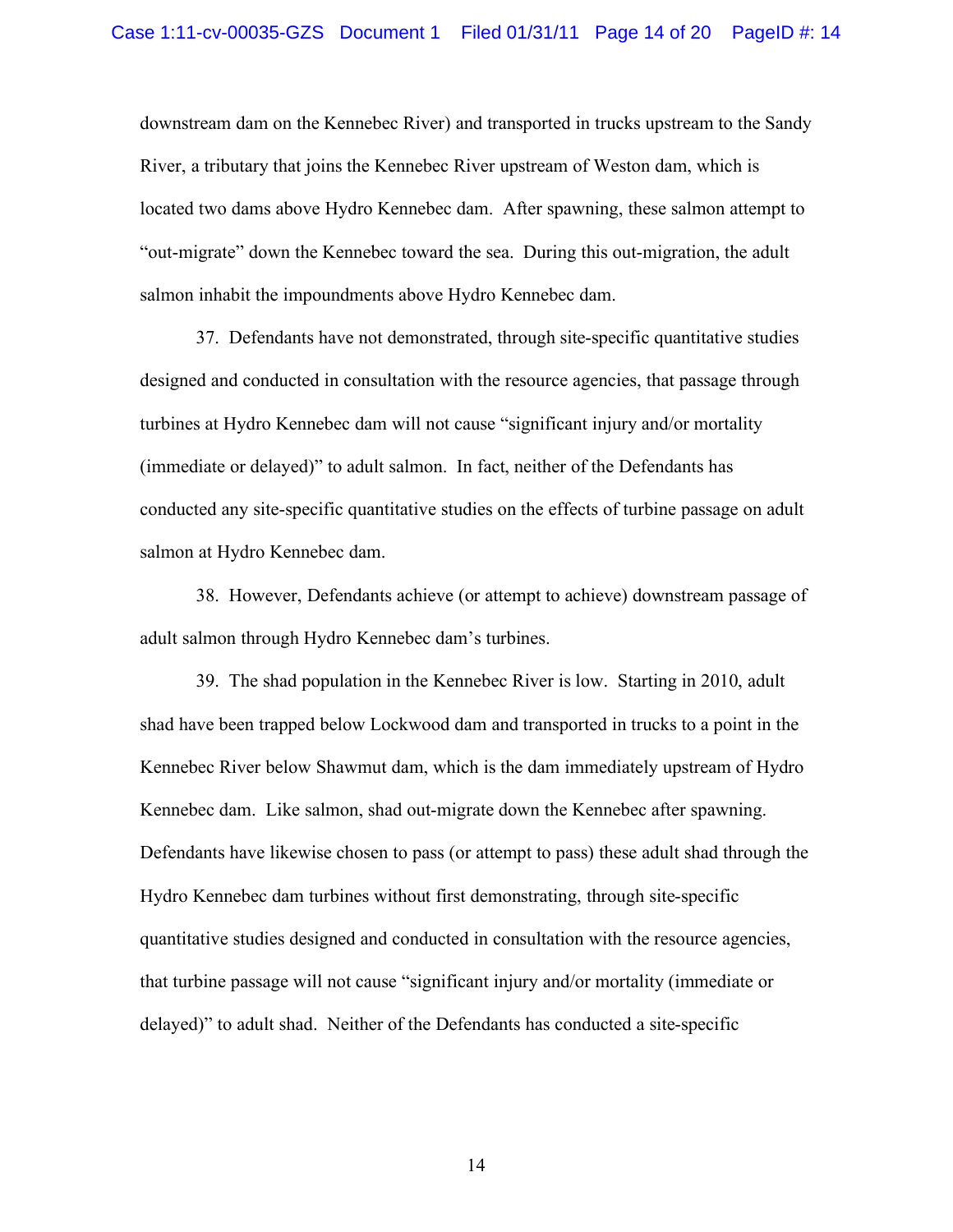quantitative study on the effects of turbine passage on adult shad at Hydro Kennebec dam.

40. Defendants have thus far refused to either (a) install devices to assure that adult salmon and shad will not swim through turbines or (b) shut down their turbines during salmon and shad migration seasons. Defendants have installed a diversionary device at Hydro Kennebec dam, but that device is not effective at preventing salmon and shad from swimming through turbines at that dam.

## **PLAINTIFFS HAVE STANDING TO BRING THIS SUIT**

42. Paragraphs 43 through 46 apply to both Counts I and II.

43. Plaintiffs have members who have been very active in efforts to preserve Atlantic salmon in the Kennebec River. For example, Plaintiffs' members have successfully petitioned and sued the Services to include the salmon population of the Kennebec in the GOM DPS, have for years advocated before federal and state agencies for better salmon passage at Hydro Kennebec and other dams, and regularly monitor the water quality of the Kennebec River. Plaintiffs have members who have also advocated for better shad passage at Hydro Kennebec.

44. Plaintiffs have members who are interested in maintaining the natural biodiversity of the Kennebec River and its environs. Plaintiffs have members who live near, own property near, and recreate on and near the Kennebec River and Merrymeeting Bay. Plaintiffs have members who, among other activities, kayak on, canoe on, fish in, walk and hike along, lead guided trips on, and enjoy observing and photographing aquatic life and wildlife in and around the Kennebec River and Merrymeeting Bay. Their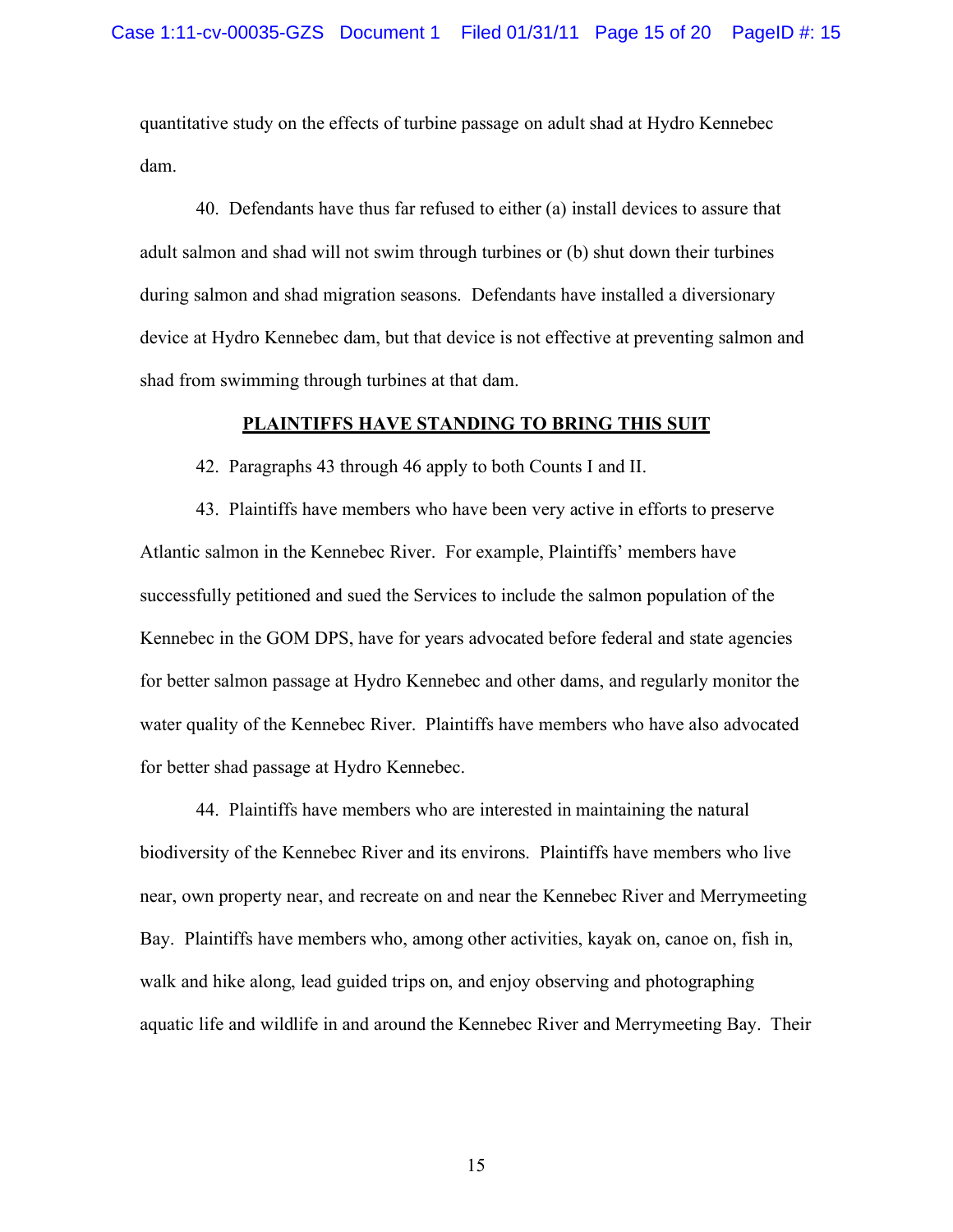enjoyment of these activities is impaired by the diminution of the size and health of the Atlantic salmon and shad population in the Kennebec River.

45. Plaintiffs' members enjoy and in many ways receive great value from the presence of wild Atlantic salmon and shad and want the numbers of wild salmon in the Kennebec River to be as plentiful as possible. They also want the Kennebec River population of salmon to eventually recover to the point of no longer being endangered. The dearth of Atlantic salmon and shad in the river diminishes Plaintiffs' members' use and enjoyment of the river. If Atlantic salmon were populous enough in the Kennebec River, Plaintiffs' members would fish for and eat that salmon. They cannot do so now because the fish are endangered. Recovery of Atlantic salmon and shad in the rivers would increase economic opportunities for Plaintiffs' members because there would be a greater demand for guided trips that they could lead for paddling, fishing, fish-spotting, or photography, and for other purposes.

46. Defendants' dam operations are directly responsible for depressing Atlantic salmon populations in the Kennebec River. Defendants' dam is a leading cause of the near extinction of Atlantic salmon in the Kennebec River and of the fish's presence on the Endangered Species List. If Defendants complied with the Endangered Species Act, and with the water quality certification for Hydro Kennebec dam, there would be more Atlantic salmon in the Kennebec River and the chance of the river's salmon population recovering would be improved. Moreover, preservation and restoration of the salmon's critical habitat in and along the Kennebec River would improve the health, biodiversity, and sustainability of these natural areas in which Plaintiffs' members have recreational, aesthetic, and economic interests. In addition, if Defendants complied with the water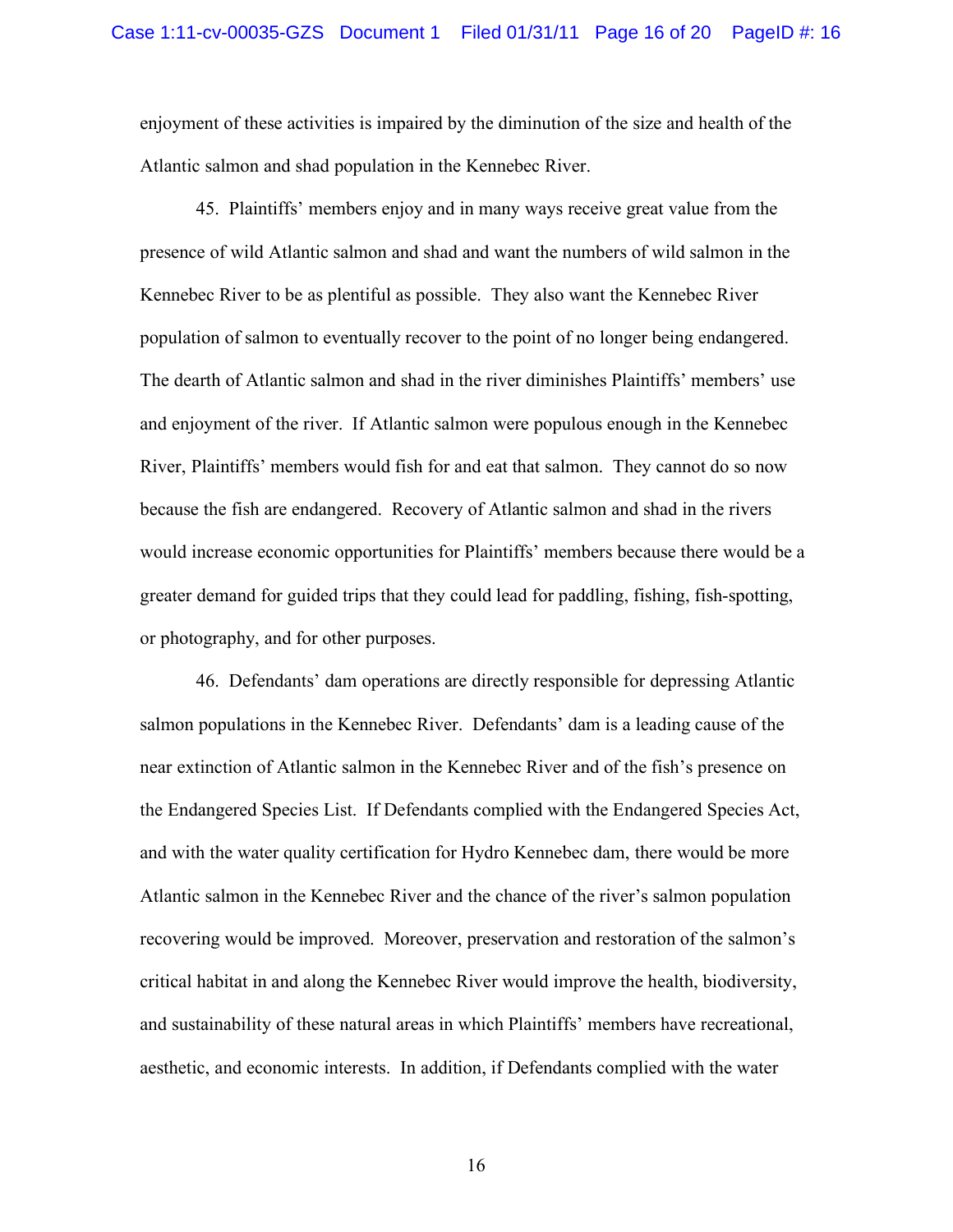quality certification for their dam, there would be more shad in the Kennebec River and the chance of the river's shad population recovering would be improved.

# **DEFENDANTS CAN ACHIEVE COMPLIANCE WITH THE ESA AND THEIR CWA WATER QUALITY CERTIFICATION IN A MANNER THAT IS CONSISTENT WITH THE TERMS OF THE FERC LICENSE**

47. Paragraphs 48 through 53 apply to both Counts I and II.

48. Relief in this case can be fashioned in a manner that is consistent with the FERC license issued for the operation of Hydro Kennebec dam.

49. Since the CWA water quality certification is part of the FERC license for Hydro Kennebec dam, compliance with the certification's ban on the passage of adult salmon and shad through the dam's turbines is *required* by the FERC license.

50. Moreover, there are a number of ways for Defendants to comply with the water quality certification and reduce their unlawful "take" of salmon in a manner consistent with the continued operation of their dam under the provisions of the FERC license. For example, Defendants can stop the turbines during salmon migration season to prevent the fish from swimming into the spinning turbine blades. This can be done without having to modify the FERC license. In fact, other dam owners stop their turbines in order to provide safe passage for migrating fish.

51. Defendants have indicated they do not intend to apply for an incidental take permit, but, rather, intend to obtain an incidental take statement pursuant to Section 7 of the ESA, 16 U.S.C. § 1536(b)(4). The ESA directs all federal agencies to work to conserve endangered species and to use their authorities to further the purposes of the ESA. Section 7 of the ESA, entitled "Interagency Cooperation," is the mechanism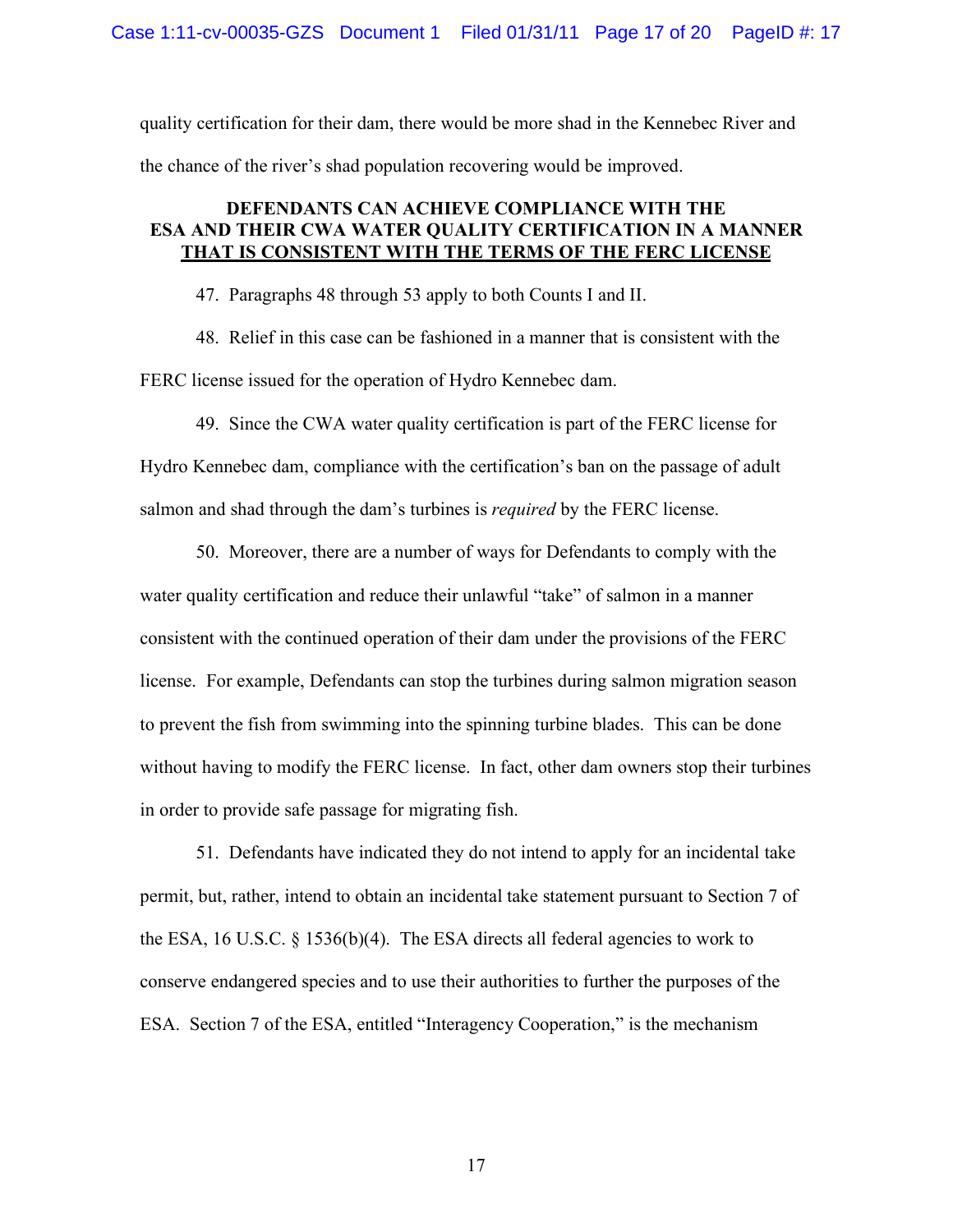designed to ensure the actions taken by federal agencies, including those they fund or authorize, do not jeopardize the existence of any listed species.

52. Under Section 7, federal agencies must consult with the Services when any action the agency intends to carry out, fund, or authorize (such as through a federal license) may affect a listed endangered species. One of the first steps in consultation is the preparation of a "biological assessment" ("BA"). 16 U.S.C. § 1536(c). One of the purposes of a BA is to help make the determination whether a proposed activity "is likely to adversely affect" listed species or their critical habitat. Id. The federal licensee may be designated to prepare the BA, though ultimate responsibility for the BA lies with the agency issuing the license. If the agency determines through a BA that its action is likely to adversely affect a listed species, the agency is required to submit to the Services a request for consultation. 16 U.S.C.  $\S$  1536(a) and (b). This process can result in the issuance of an incidental take statement, so long as the activity to be authorized is not "likely to jeopardize the continued existence of any endangered species…or result in the destruction or adverse modification of habitat [critical to the species]…" 16 U.S.C. §  $1536(a)(2)$  and  $(b)(4)(B)$ . An ITS, if issued, "specifies those reasonable and prudent measures that the Secretary considers necessary or appropriate to minimize" the impact of an activity on endangered species, and "sets forth the terms and conditions…that must be complied with by…the applicant [for a federal license]…to implement" those measures. 16 U.S.C.  $\S$  1536(b)(4)(ii) and (iv).

53. Defendants have indicated that they will attempt to obtain an ITS by applying to amend the FERC license for Hydro Kennebec dam, which would trigger the Section 7 consultation process. Defendants have asked FERC that they be designated to prepare the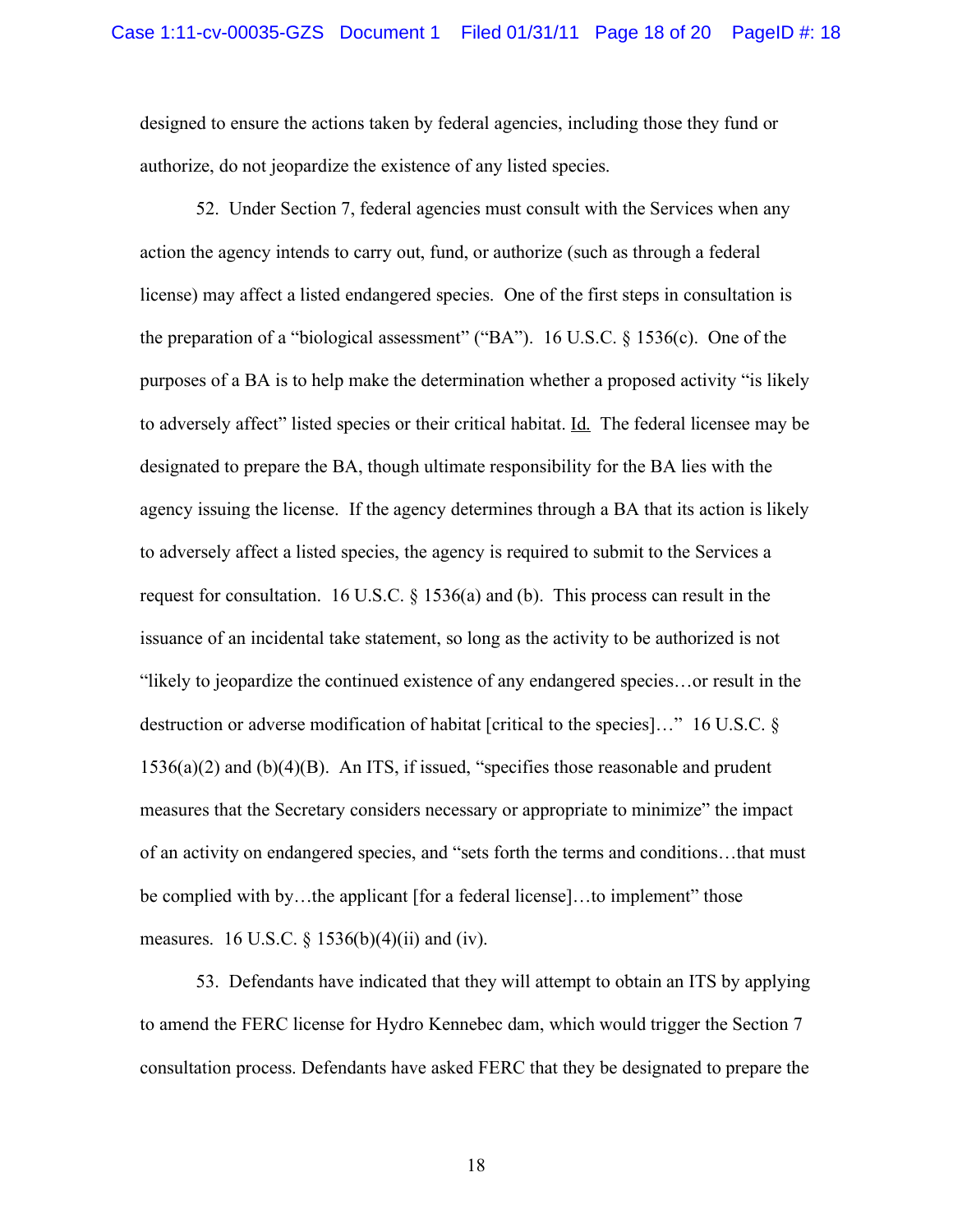biological assessment. Given, among other things, (a) Defendants' ongoing unlawful take of endangered Kennebec River salmon, (b) the dire condition of the Atlantic salmon population and the risk that the fish will soon become extinct, and (c) Defendants' failure to take meaningful steps to protect salmon, despite years of warning that the ESA listing was forthcoming, Plaintiffs believe Defendants must be put on an enforceable schedule for preparing the BA in the event they are designated to be the parties to prepare it. Such an order would have no effect on Defendants' ability to operate in a manner consistent with their FERC license.

#### **RELIEF REQUESTED**

Plaintiffs request that this Court:

a. Declare Defendants to be violating the take prohibition of the Endangered Species Act at Hydro Kennebec dam;

b. Declare Defendants to be violating their Clean Water Act water quality certification for Hydro Kennebec dam;

c. Order Defendants to comply with the water quality certification provisions that prohibit passing adult Atlantic salmon and adult shad through turbines without first demonstrating through site-specific quantitative studies, designed and conducted in consultation with resource agencies, that turbine passage will not result in significant injury and/or mortality (immediate or delayed);

d. Order Defendants to prepare a BA according to a specified schedule, and to (1) prevent Atlantic salmon from swimming into operating turbines at Hydro Kennebec dam unless authorized by an ITP or ITS and (2) implement other appropriate measures to comply with the ESA's take prohibition pending the issuance of any ITP or ITS;